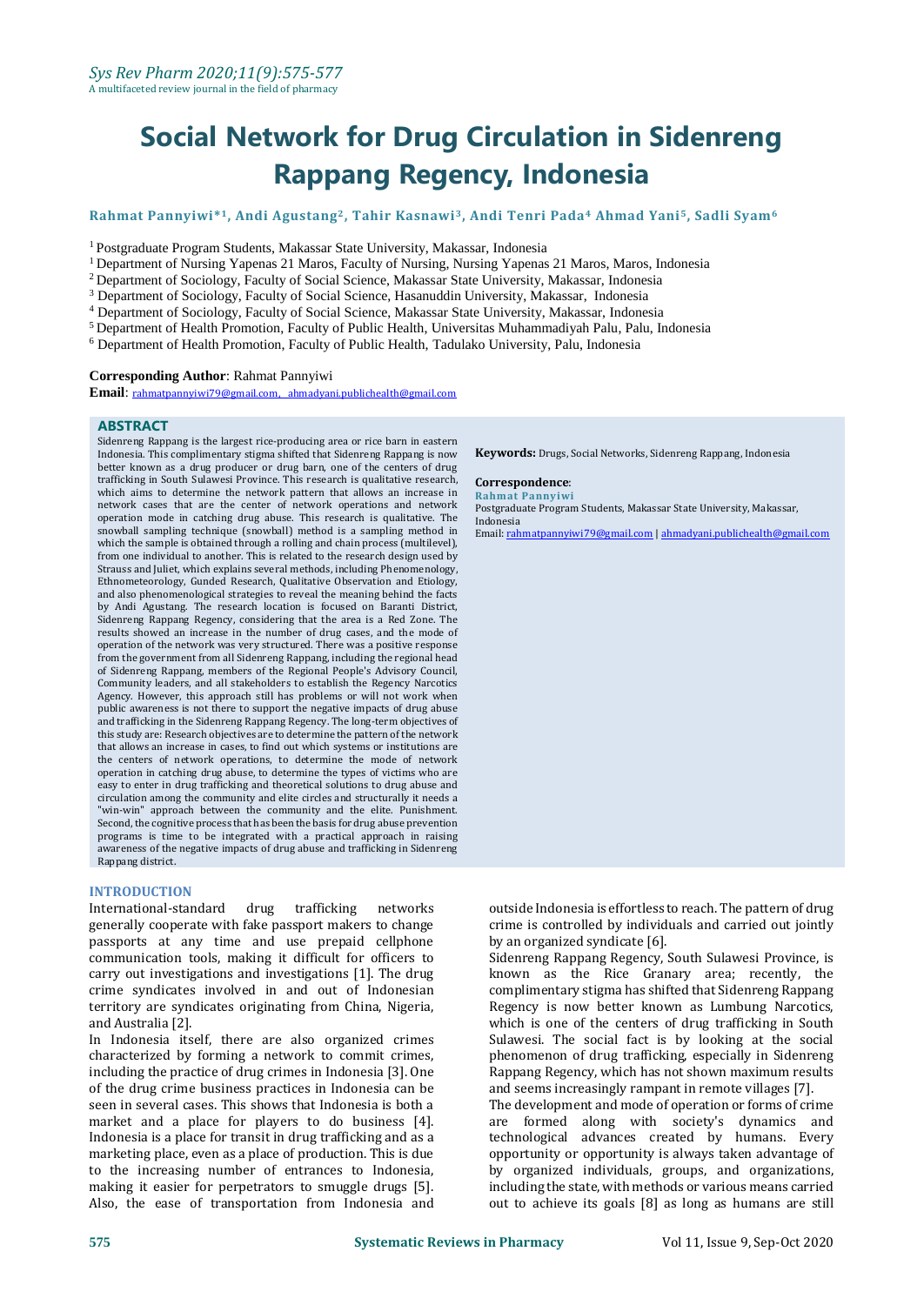covered with different desires or passions to satisfy themselves and groups that have the same ideology, whether to be in power, to have property, to destroy, to kill other people or other groups, and so on.

What is even more alarming is that in Indonesia, the circulation and use of drugs are no longer at the age level of 25 years and over, but age 25 years and under is increasing daily. Because drug trafficking is no longer located in big cities. Still, drug trafficking has spread to areas including the Panca Rijang sub-district, Sidenreng Rappang district, one of the most extensive drug trafficking and trafficking places in eastern Indonesia. Therefore, to prevent and eradicate drug abuse in Sidenreng Rappang district, an institution that is truly serious and responsive to drug abuse is needed. This study aims to determine the social network of drug trafficking in the Sidenreng Rappang Regency.

# **METHODOLOGY**

This research is qualitative research with the determination of the informants using snowball sampling. The study is located in Sidenreng Rappang Regency, South Sulawesi, Indonesia. This research was conducted to answer the phenomena of the problems faced. Snowball sampling is a method of selection from a population [9].

Therefore, this snowball sampling is a very strategic approach to studying this research, including nonprobability sampling techniques (samples with unequal probability). This sampling method is used explicitly for community data from subjective respondents/samples, or in other words, the sample object we want is scarce and is grouped in a set [10]. In other words, snowball sampling is a multilevel sampling method.

The Snowball sampling technique is a method for identifying, selecting, and taking samples in a network or continuous chain of relationships. The researcher presents a network through a sociogram image in the form of a circular image linked or connected with lines. Each circle represents a respondent or case, and the lines show the relationship between respondents or patients [11].

# **RESULTS AND DISCUSSION**

Based on Taxonomical Research results in Sidenreng Rappang Regency, data was obtained, in 2015 with 82 cases with 109 suspects, 2016 with 111 patients with 149 suspects, and 2017 with 140 points with 197 suspects, and 2018 with 140 cases. The number of cases is 59 with the number of suspects 99 (Direct interviews with the Head of Narcotics at the Sidrap Police and administrative staff, 31 July 2018). The social fact is that drug trafficking, especially in Sidenreng Rappang Regency, has not shown maximum results, and even seems to be increasingly rampant in remote villages. Sidenreng Rappang Regency, South Sulawesi Province, is known as a rice granary area; recently, the complimentary stigma has shifted that Sidenreng Rappang Regency is now better known Lumbung Narkoba, which is one of the centers of drug trafficking in South Sulawesi [12].

Narcotics are substances or drugs that are either natural, synthetic, or semi-synthetic, which cause the effect of decreasing consciousness, hallucinations, and excitability [13]. Meanwhile, according to the Narcotics Law, Article 1, paragraph 1 states that narcotics are artificial substances or those derived from plants that have hallucinogenic effects, decrease awareness, and cause addiction [14]. These drugs can become addictive if used in excess. The use of these substances is a pain reliever and provides calm. Its misuse can be subject to legal sanctions. The

current distribution and impact of drugs are very disturbing. The ease of obtaining these hazardous materials makes its users increase. Regardless of gender and age, everyone is at risk for addiction if they have tasted this harmful substance [13].

The Provincial National Narcotics Agency (BNNP) of South Sulawesi revealed that drug trafficking during the COVID-19 pandemic mostly used goods delivery services or expeditions. There are many methods used by drug syndicates to smuggle these illicit goods, mainly through illegal channels by sea, land, and even by air via online shipping [15]. The government is waging war on drugs by giving the maximum sentence up to the death penalty: teenagers and young people who are still mentally unstable and not strong with everything in their life. Another interesting thing is because the dangers of this drug are no longer known by age. Elementary school children have also been targeted for drug trafficking in Indonesia. Indonesia is already in a drug emergency, so it needs immediate action to tackle drugs. It is like having a tumor; it must be operated on immediately so that it does not spread to early childhood, even to newborns, because it is found that their married mother has been using drugs for a long time. Therefore, it is necessary to synergize the handling of drug problems through alternative empowerment programs with stakeholders.

# **CONCLUSION**

Eradicating the drug business is not easy. This is due to the pattern of business activities carried out by the actors applying the network model. This means that connection points are members of the network that will continue to run the drug business even though one of them has been caught. This connecting point also indicates that if the drug business crime organization leader is seen, it does not mean that the drug business will stop completely.

# **REFERNCES**

- 1. Boivin R. Risks, prices, and positions: A social network analysis of illegal drug trafficking in the worldeconomy. Int J Drug Policy. 2014;25(2):235–43.
- 2. Wyler LS, Cook N. Illegal drug trade in Africa: Trends and U.S. policy. In: Africa's Connection to the Drug Trade. 2011.
- 3. Jainah ZO. Kejahatan Narkoba Sebagai Fenomena Dari Transnational Organized Crime. Pranata Huk. 2013;8(2).
- 4. Sanger E. Penegakan Hukum Terhadap Peredaran Narkoba Di Kalangan Generasi Muda. Lex Crim. 2013;2(4).
- 5. Fathurrohman, Bichler G. Explaining the positional importance of actors involved in trafficking methamphetamine into Indonesia. Glob Crime. 2020;1–30.
- 6. Arwan A, Agustang A, Arlin A, Yani A, May Putra D. Contestation of elite discourse in treatment of HIV and AIDS. Iran J Public Health. 2019;48(12).
- 7. Kurnia N. Tinjauan Yuridis terhadap Penerapan Sanksi Pidana Pelaku Penyalahgunaan Narkotika. Universitas Islam Negeri Alauddin Makassar; 2016.
- 8. Yolandi WM. Aspek Hukum Terhadap Transaksi Perdagangan Narkotika Di Daerah Perbatasan Antara Republik Indonesia-Malaysia. Dedik J Mhs. 2020;1(1):232–49.
- 9. Maxwell JA, Reybold LE. Qualitative Research. In: International Encyclopedia of the Social & Behavioral Sciences: Second Edition. 2015.